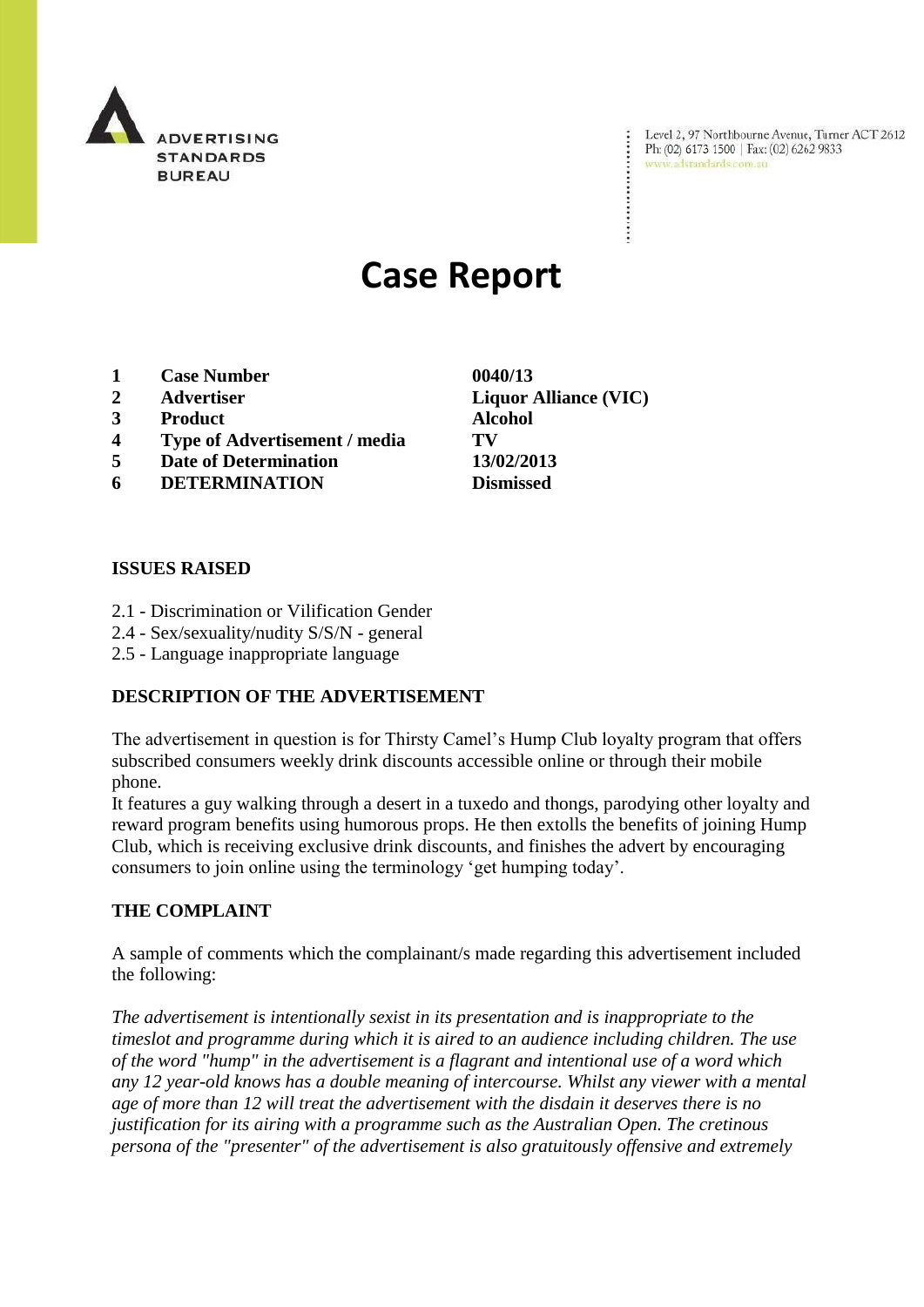*annoying when it is repeatedly shown during the tennis.*

#### **THE ADVERTISER'S RESPONSE**

Comments which the advertiser made in response to the complainant/s regarding this advertisement include the following:

*A core brand value of Thirsty Camel bottleshops is irreverence and this has been reflected in our marketing communications since the brand was launched in 2005. Complaint 0040/13 specifically refers to the use of the word "hump" in Thirsty Camel"s advertising. The word is used in reference to the brand"s "Hump Club", which was named after a camels identifying anatomical feature, their "hump".*

*Thirsty Camel"s Hump Club is a loyalty program where subscribed consumers are sent weekly drink specials to their mobile phones or email addresses. The advert is designed as a humorous parody of other loyalty and reward programs, while identifying the main benefit of Thirsty Camel"s Hump Club loyalty program, which is receiving exclusive drink discounts, and encouraging consumers to join online using the terminology "get humping today".*

*While we acknowledge a double meaning of the word "hump" does exist in popular culture, the TVC in question uses the word "hump" as part of the Hump Club name, and the alternative meaning of the word is not used or implied at any time. In no way is the advertisement intentionally sexist, nor does it discriminate or vilify based on gender.*

*The advertisement has been granted a "L" rating classification from the Code of Practice which allows broadcast during sporting events including the Australian Open, and after 8.30pm at night.*

*We believe, in all cases, our communication reflects Thirsty Camel core brand strategy of irreverence, and we aim to be light-hearted, left-of-centre and well-meaning. Like any satire our marketing can be taken out of context and might unintentionally offend someone, and in this case, we sincerely apologise for any offence that Thirsty Camel has caused.*

#### **THE DETERMINATION**

The Advertising Standards Board ("Board") considered whether this advertisement breaches Section 2 of the Advertiser Code of Ethics (the "Code").

The Board noted the complainant's concerns that the advertisement is sexist and features inappropriate sexual innuendo.

The Board considered whether the advertisement was in breach of Section 2.1 of the Code. Section 2.1 of the Code states: "Advertising or Marketing Communications shall not portray people or depict material in a way which discriminates against or vilifies a person or section of the community on account of…gender..."

The Board noted that the advertisement features a man promoting the benefits of the Thirsty Camel"s Hump Club and that in one scene he is handed something by a giggling woman